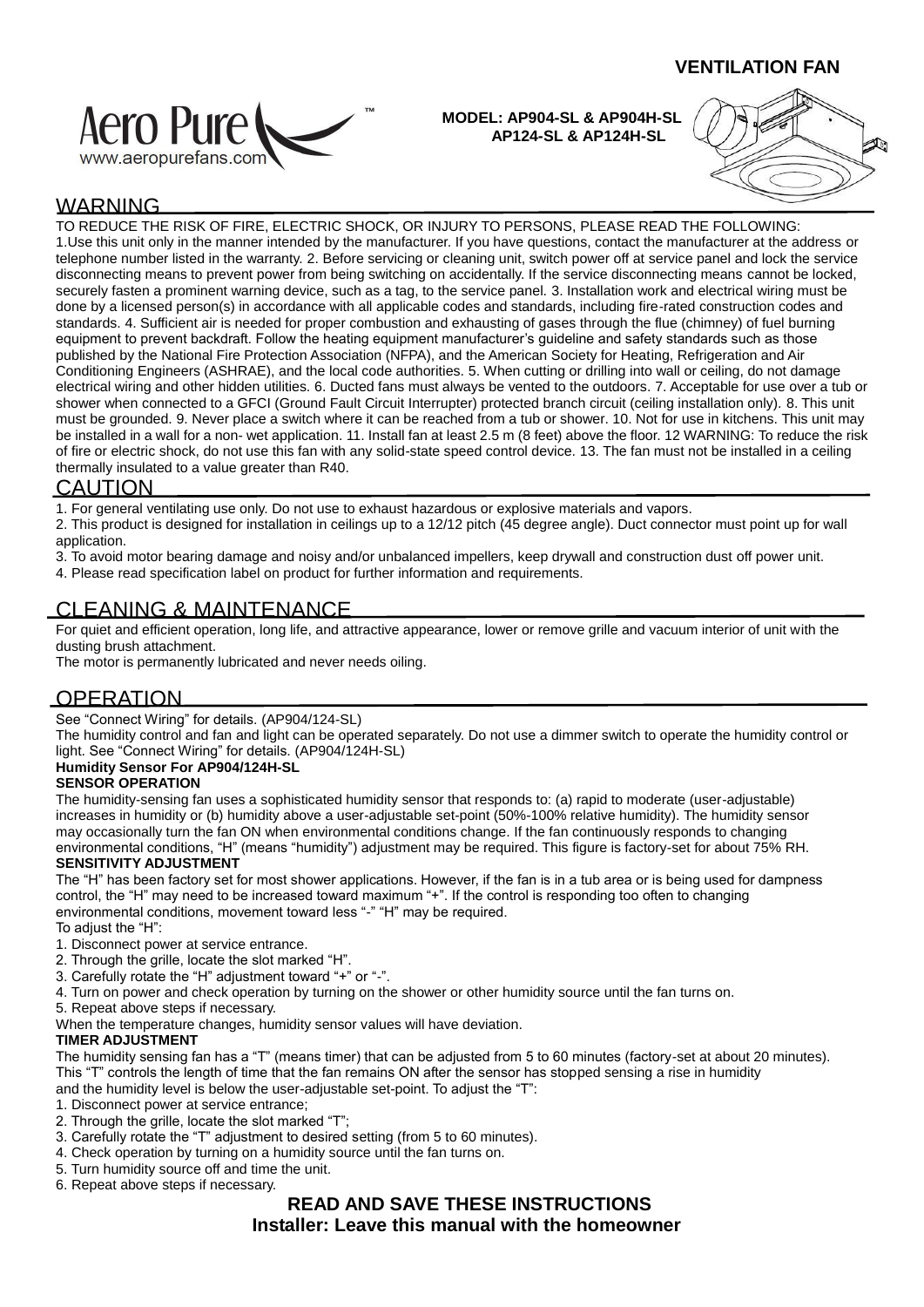# PLAN THE INSTALLATION



# ASSEMBLY INSTRUCTIONS

1. Before installation, you need to know:



1. Do not use in a cooking area. 2. Two ways to connect ductwork to a factory-shipped unit





![](_page_1_Figure_9.jpeg)

![](_page_1_Figure_10.jpeg)

## **READ AND SAVE THESE INSTRUCTIONS Installer: Leave this manual with the homeowner**

#### Note: Hanger bar short only can slide into channel A.

2.Mount with mounting holes and hanger bar Slide one hanger bar into the channel on the housing and adjust to fit between framing. Hold housing in place so that the housing contacts the bottom of the joist. Screw housing to joist through hole A and hole B. Screw the hanger bar onto the other side of joist through the hole (refer to diagram at right). Screw hanger bar to housing with screw A. Hanger Bar Options

| Distance A                           | Hanger Bar         | Channel            |
|--------------------------------------|--------------------|--------------------|
| 13 1/4 in to 15 1/2 in (336mm-394mm) | Hanger bar (short) | Channel A (Fig. 1) |
| 16 1/2 in to 18 7/8 in (419mm-480mm) | Hanger bar (long)  | Channel B (Fig. 2) |

#### 3.Mount with hanger bars only

Slide hanger bars onto housing and adjust to fit between framing. Extend the hanger bars to the width of the framing. Holding the fan in place, position the hanger bar tabs close to the bottom edge of the framing. Secure hanger bars to framing using one screw on each end of hanger bar (refer to the right diagram). Screw hanger bars to housing with screw A.

#### **Hanger Bar A Option**

| Distance A                           | Hanger Bar A       |
|--------------------------------------|--------------------|
| 14 in to 23 1/2 in (356mm-597mm)     | Hanger bar (short) |
| 21 1/4 in to 23 1/2 in (540mm-597mm) | Hanger bar (long)  |

#### 4. Mount to I-joist

Slide one hanger bar (long) into channel B on the housing and adjust to fit between framing. Hold housing in place so that the housing contacts the bottom of the joist. Screw housing to joist through hole A and hole B. Screw the hangar bar onto the other side of joist through the hole (refer to diagram at right). Screw hanger bar to housing with screw A.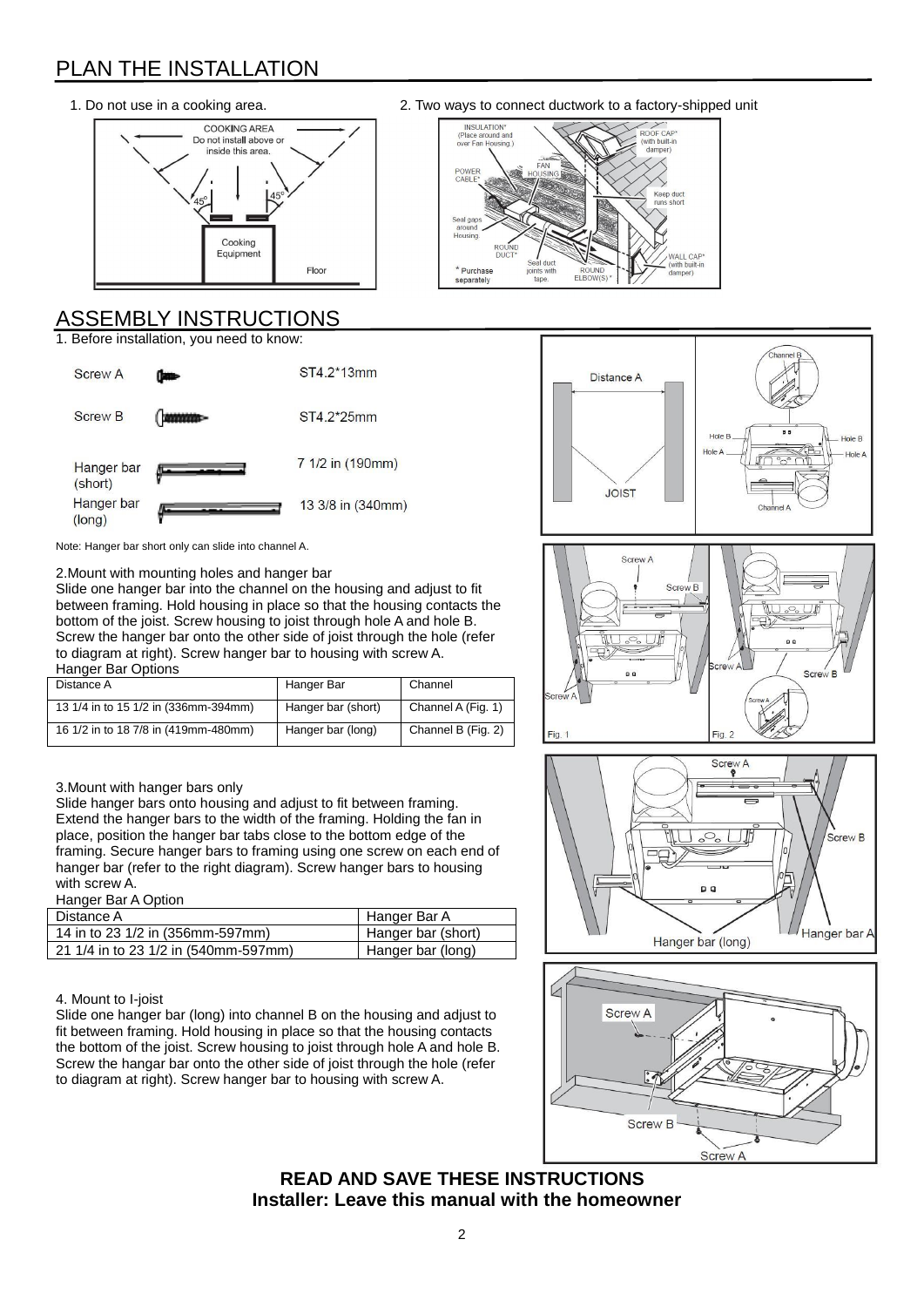# ASSEMBLY INSTRUCTIONS

#### 5. INSTALL DUCTWORK

Connect the round ductwork (not included) to the damper/duct connector, and run the ductwork to a roof or wall cap (not included). Using duct tape (not included), secure all the ductwork connections so that they are air tight Insulated flexible duct is recommended for the quietest possible installation. If rigid duct is used, a short (1-3 feet) section of insulated flexible duct will ensure quiet operation.

The ducting from this fan to the outside of building has a strong effect on the air flow, noise and energy use of the fan. Use the shortest, straightest duct routing possible for best performance, and avoid installing the fan with smaller ducts than recommended. Insulation around the ducts can reduce energy loss and inhibit mold growth. Fans installed with existing ducts may not achieve their rated air flow.

![](_page_2_Figure_4.jpeg)

# CONNECT ELECTRICAL WIRING

Run 120V AC house wiring to the location of the fan. Use only UL-approved connectors (not included) to attach the house wiring to the wiring plate. Refer to the wiring diagram and connect the wires as shown.

#### **For AP904/124-SL**

![](_page_2_Figure_8.jpeg)

#### **For AP904/124H-SL**

![](_page_2_Figure_10.jpeg)

## INSTALL GRILLE

Install ceiling material to complete the ceiling construction. Then cut around the fan housing.

To attach the grille assembly to the fan housing, pinch the grille springs on the sides of the grille assembly, and position the grille into the housing with the grille springs in the appropriate slots. Gently push the grille assembly towards the ceiling to secure.

![](_page_2_Figure_14.jpeg)

 $-$  BLUE (BLU)

**UNIT** 

**SENSOR** 

-RECEPTACLI

FAN

**LIGHT** 

 **READ AND SAVE THESE INSTRUCTIONS Installer: Leave this manual with the homeowner**